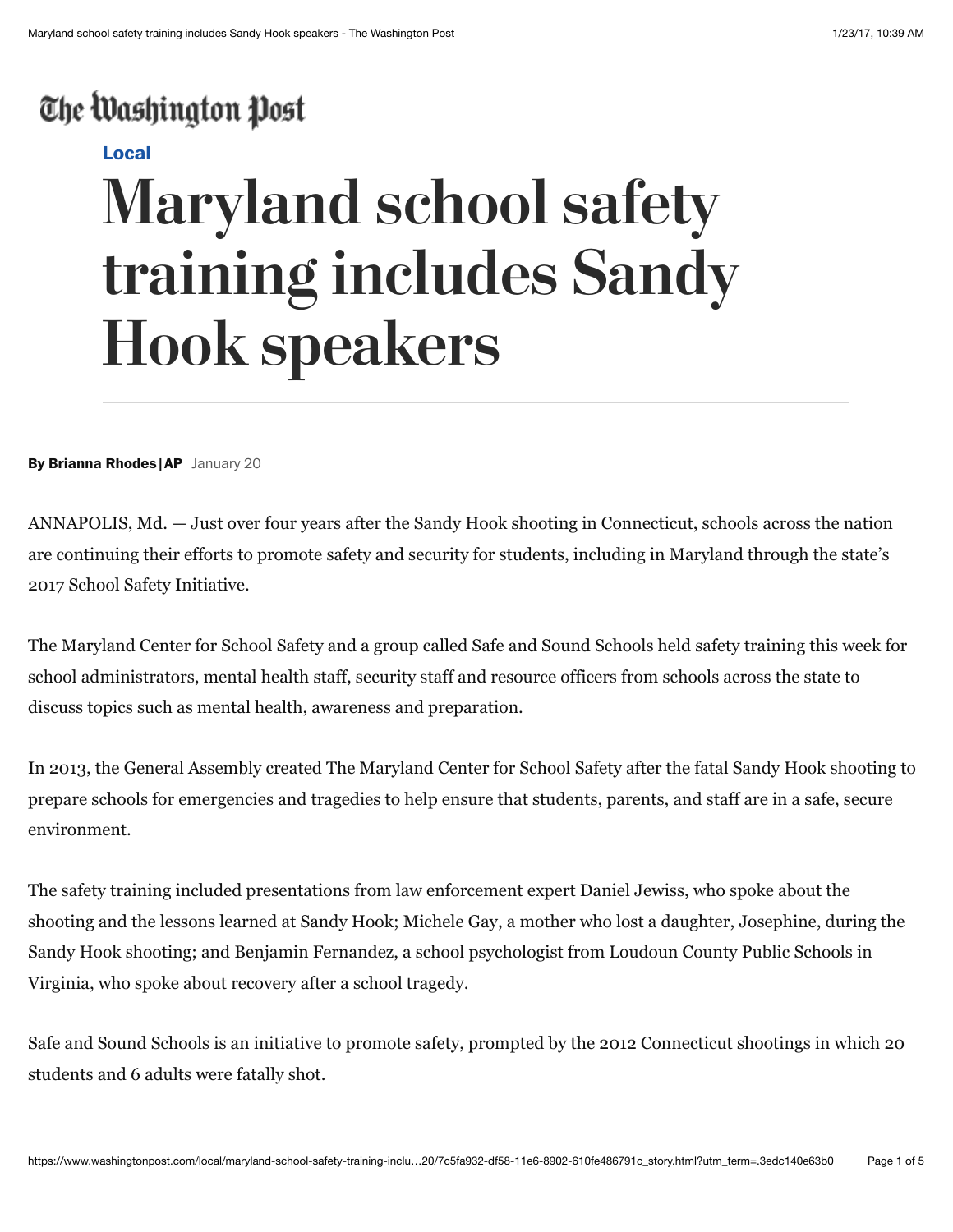Gay, along with Alissa Parker, who also lost a daughter, Emilie, at the Sandy Hook shooting, are founders of the program to influence communities to come together to find ways to make schools and their community a safe environment.

Jewiss said that after the 2012 Sandy Hook school shooting, law enforcement officers began a strategy of "shaving seconds to save lives," by cutting down response times of first responders, communicating effectively with dispatchers, and getting to the scene quicker.

Jewiss described the events that occurred the day of the shooting and emphasized the importance of the approach both law enforcement and school officials should take.

Jewiss said that all individuals involved should be properly trained and learn how to respond to an emergency. Officials should be flexible in their roles and get to the scene as fast as possible, thereby hopefully decreasing the number of shots fired.

Jewiss said that response times should also be sped up and every second counts. Dispatchers should ask questions such as the number of shooters, what the shooter is wearing and the location of the shooter and caller.

"I think just making those adjustments in our scripts that we operate under, the way that we answer the calls, the way that school staff call it in and the way that our first responders get there," Jewiss said. "I think that alone is valuable seconds."

"We're trying to save as many lives as possible," Jewiss said. "Shaving seconds by changing some of the things we talked about is a game changer."

Gay, who has taught in Maryland and Virginia, gave the perspective of how to deal with school safety, being both a teacher and a mom who dealt with trauma.

"I think it's a challenge for us all, for my family in particular because you know, we've got a trauma history and they don't love for me to walk out the door because I think in the back of their of minds they're afraid that I might not come back," Gay said. "Those are things we have to consider with families that have trauma histories."

Fernandez spoke about schools handling students who suffer from trauma. He said he believes physical and psychological safety, crisis intervention, preparing for recovery and building resiliency are major factors to consider.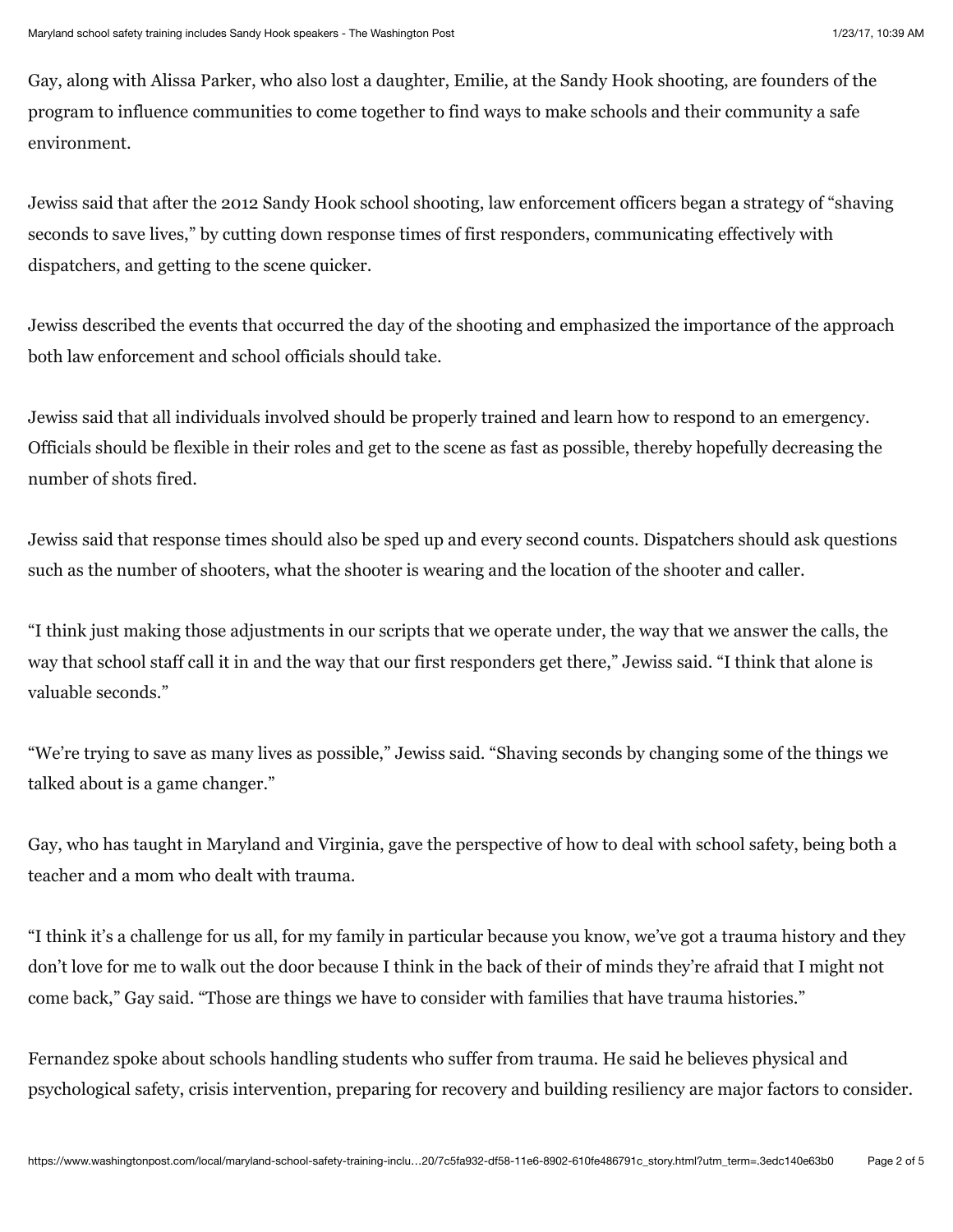**Sign up**

Schools are large access points to mental health care for students and employ mental health professionals who are already in place, Fernandez said.

Gay's late daughter Josephine and her two surviving daughters influenced her to start the Sandy Hook initiative and advocate for school safety training all over the country.

"I wanted to do something very positive," Gay said. "My daughter was very positive and it keeps her close and it helps me feel like I'm building something that she would be proud of."

Gay said she wanted to make sure that her two surviving children and other children were growing up in country where they could go to school safely. She also wanted to make sure teachers wouldn't be afraid to go to work and communities could maintain schools as a center of the community.

Ed Clarke, the director of Maryland Center for School Safety, said he brought guests from Connecticut to learn lessons from Sandy Hook and that he wants school and law enforcement officials to work together.

#### **Local Headlines newsletter**

Daily headlines about the Washington region.

Clarke said he wants officials to learn how to respond to a low-level emergency or a catastrophic event that may impact one of the schools in the state, and more importantly, how to recover to get back to a sense of normalcy.

Moving forward, Clarke said, he plans to continue a series of trainings, work with all 24 school districts and listen to the needs of law enforcement.

The Maryland Center for School Safety also plans to embark on providing active shooter training for school districts and law enforcement throughout the state.

Copyright 2017 The Associated Press. All rights reserved. This material may not be published, broadcast, rewritten or redistributed.

#### **The Post Recommends**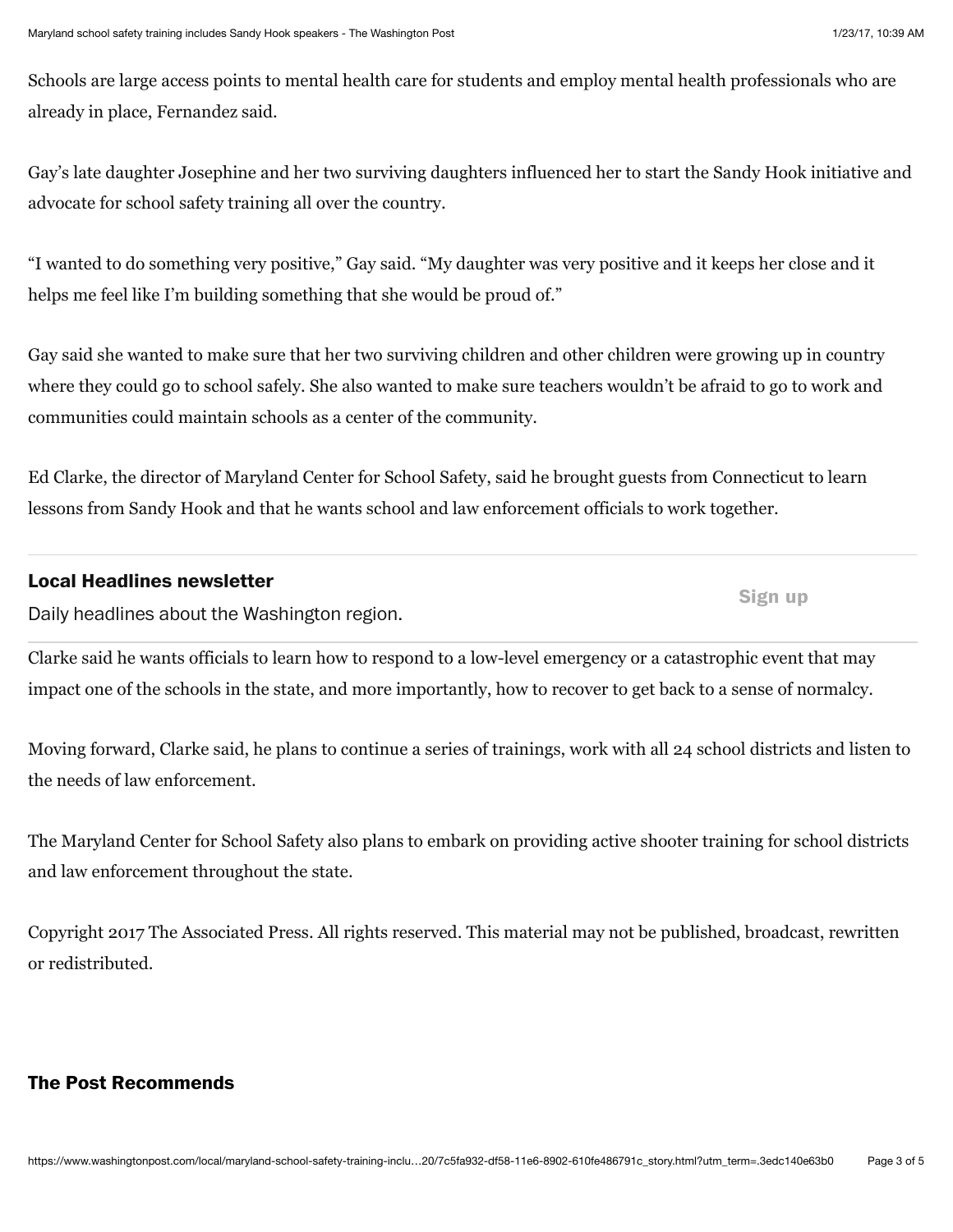## **[Trump attends interfaith prayer service in](https://www.washingtonpost.com/news/post-politics/wp/2017/01/21/trump-attends-interfaith-prayer-service-in-washington-as-a-massive-crowd-protests-his-presidency/?tid=hybrid_experimentrandom_1_na) Washington as a huge crowd protests his presidency**

The traditional service at the Washington National Cathedral featured more than two dozen speakers.

### **Opinion**

## **[The world reacts to Trump's inauguration](https://www.washingtonpost.com/news/global-opinions/wp/2017/01/21/the-world-reacts-to-trumps-inauguration/?tid=hybrid_experimentrandom_2_na)**

A quick collection of social media reactions from around the world to Trump's inaguration

## **[The White House petitions page is still live. The](https://www.washingtonpost.com/news/the-fix/wp/2017/01/21/the-white-house-petitions-page-is-still-live-the-top-one-calls-for-trumps-tax-returns/?tid=hybrid_experimentrandom_3_na) top one calls for Trump's tax returns.**

The petitioners want to know if Trump is violating the Constitution's clause against receiving financial benefits from foreign powers.

## PAID PROMOTED STORIES



**[50 Little Things Your Pet Is](http://www.rd.com/advice/pets/pet-secrets/1/?trkid=ppc-outbrain-et-dt) Doing to Try to Talk to You** Reader's Digest



**[Forget Social Security if you](http://click.morningfinance.com/dc9556d5-5f05-4a03-a326-fe4bdbfbe4c0?PUBID=0032594b28fb45a9665780cda86025dc93&PG_NAME=Forget+Social+Security+if+you+Own+a+Home+%28Do+Thi&AD_ID=00d280a6ef2e9ddfd78066c853e72cdb44&) Own a Home (Do This)** MorningFinance

[Recommended by](https://www.outbrain.com/what-is/default/en)

**Anxiety and anticipation [across Asia as Donald Trump](http://www.scmp.com/news/china/diplomacy-defence/article/2063955/anxiety-and-anticipation-across-asia-donald-trump-takes?utm_source=outbrain&utm_medium=cchina&utm_campaign=GME-I-US_Inaug&cx_source=outbrain&cx_medium=cchina&cx_campaign=GME-I&utm_content=usg0) takes reins**

China News | South China Morning Post